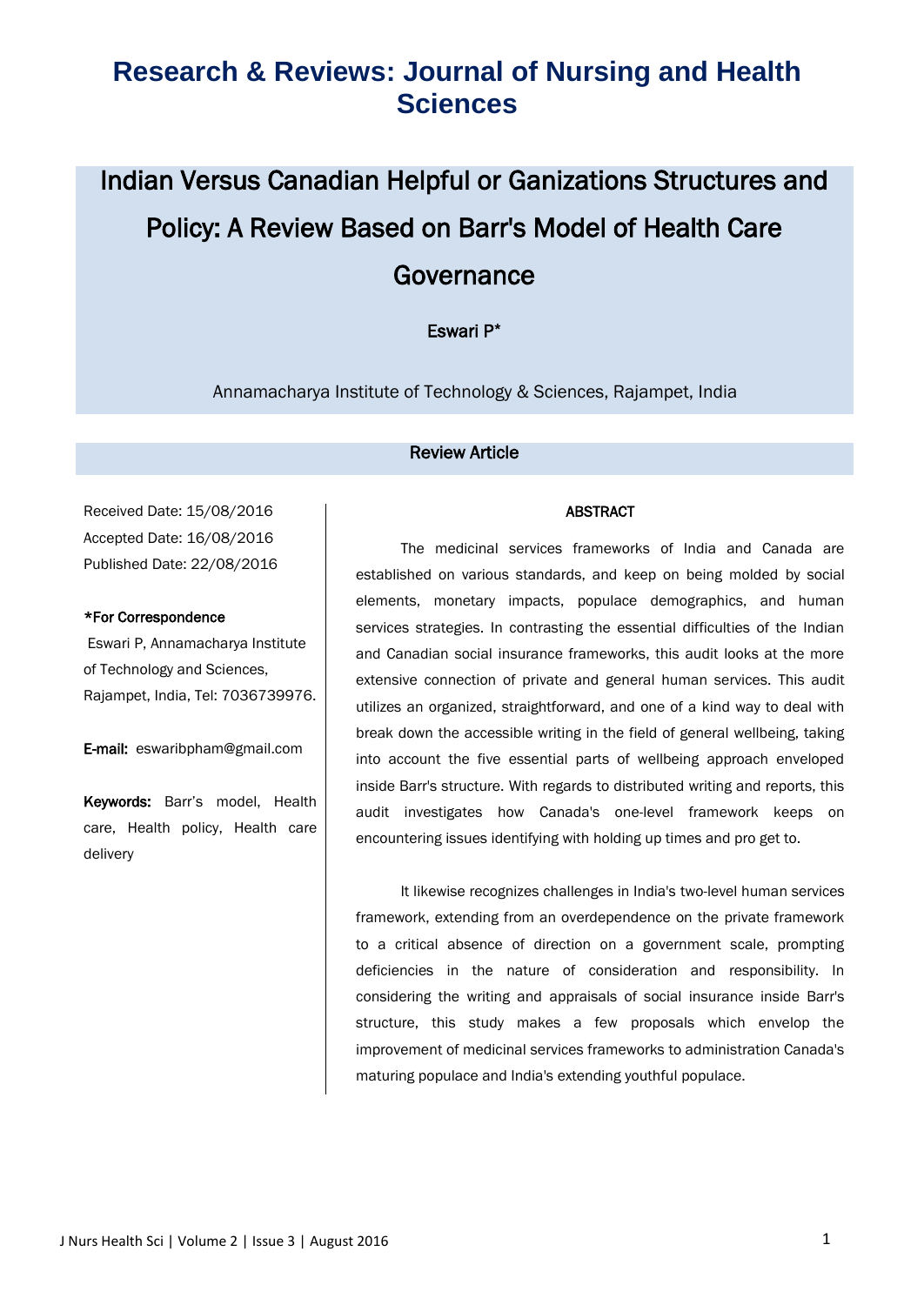#### INTRODUCTION

The Canadian medicinal services frameworks is essentially managed and conveyed by areas and domains, with general health care coverage arranges covering certain therapeutic administrations through a first-dollar, onelevel open methodology. To start with dollar installment alludes to the full scope of medicinally essential healing facility and doctor administrations by the legislature of Canada. Under the Canada Health Act, client charges and additional charging are denied when such administrations are advertised. In examination, the Indian social insurance framework concentrates on a "wellbeing for all" methodology in view of the National Health Policy (NHP) of 1983. Moreover, the private segment assumes a fundamental part in human services conveyance in India, and records for around 80% of aggregate social insurance spending [1-5].

Not at all like Canada, the human services framework in India is organized as a two-level framework in which the nature of the social insurance administrations got is straightforwardly corresponded with the money related status of a person. The motivation behind this survey is to: a) give a brief diagram of government-based strategies concerning medicinal services training, direction, financing, and conveyance in Canada and India, and; b) give examinations and proposals on social insurance systems in the two nations with a proof based methodology [6-10].

#### **METHODS**

This audit uses a target and organized way to deal with examining accessible proof, with a definitive objective of minimizing inclination and tending to numerous aspects of the medicinal services frameworks present in the two nations. The concentrate initially evaluated and thought about overseeing strategies and essential qualities and difficulties confronted by the Indian and Canadian social insurance frameworks. This information was gathered inside Nicholas Barr's structure, which envelops five essential means through which governments impact medicinal services organization, financing and conveyance: the arrangement of data with respect to the human services framework and accessible administrations; direction of the conveyance and behavior of suppliers and safety net providers; exchange of salary to natives for social insurance buy; financing of social insurance arrangement by and large by means of open assets; and generation and conveyance of social insurance benefits freely [11-15] .

The primary model was particularly surveyed on the premise of data accessible to the general population which can possibly manage tolerant decisionmaking. An assortment of databases were utilized to gather appropriate information and insights, including the World Health Organization (WHO), Ministry of Health and Family Welfare of the Government of India, and Health Canada [16].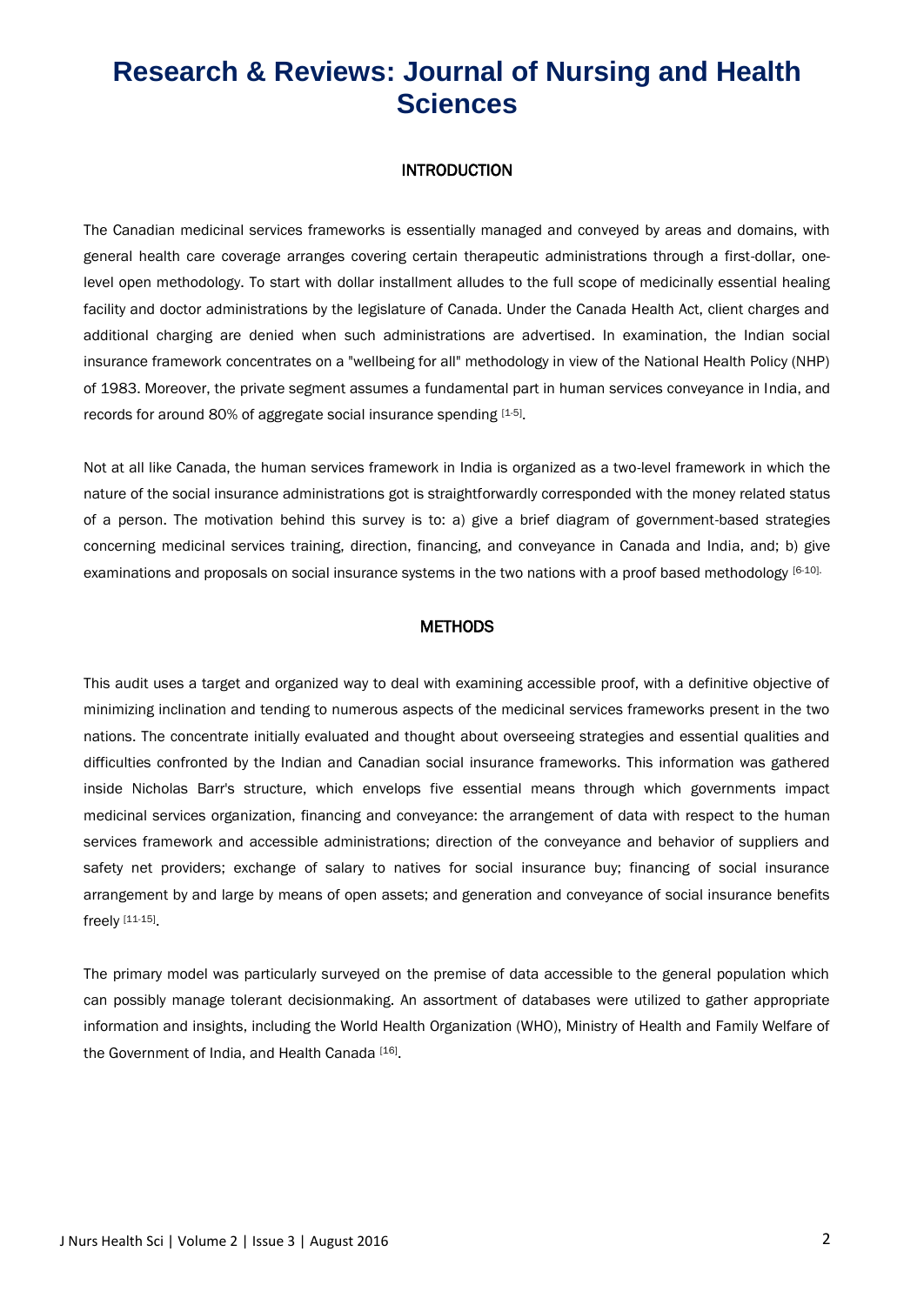#### **RESULTS**

The Canadian and Indian social insurance frameworks and administration components have been investigated here with an accentuation on: an) essential overseeing arrangements; b) private versus open division of human services organization and conveyance; and c) an assessment of the instruments required in medicinal services organization and conveyance in light of Barr's model [17].

#### PRIMARY GOVERNING POLICIES

The Canada Health Act of 1984 serves to enable the government with budgetary and regulatory duty, and the common and regional governments with the obligation of free and widespread social insurance arrangement. The demonstration was set up so as to guarantee the availability of social insurance administrations over every single monetary class with a specific end goal to secure, advance and reestablish the condition of wellbeing for Canadian inhabitants. It includes five essential viewpoints: open organization, completeness, all-inclusiveness, versatility, and availability. Besides, it principally serves to maintain open protection through non-benefit association, cover restoratively vital expenses brought about by occupants, guarantee national balance in wellbeing scope paying little mind to the area of home, wipe out additional charging and client expenses through direction of medical coverage arranges, and furnish all inhabitants with access to protected wellbeing assets with no charge paying little respect to monetary circumstances and individual identifiers [18-20].

Likewise, the NHP denoted a noteworthy upset in the Indian medicinal services framework with its presentation, building up another type of social insurance organization and reclassifying satisfactory norms of good wellbeing. All the more particularly, the approach was started with the objective of expanding access to the decentralized general social insurance framework, and also encouraging symmetry and incorporation of medicinal services foundations through the foundation of a novel base. It was additionally proposed to address the issue for a more prominent interest in wellbeing administrations through expanded legislative budgetary guide, and also to improve human services administration conveyance by refining the national wellbeing organization at the state level. Late basic objectives of the NHP have been to take out polio and uncleanliness, infections that have now been generally destroyed. Different points incorporate minimizing ailments, for example, intestinal sickness, dengue and filaria/microfilaria, and also an expanded arrangement of clean drinking water and decreases in lack of healthy sustenance and newborn child death rates. The legislature is likewise expecting to build its wellbeing use from 0.9% to 2% of the GDP [21-25].

Private versus open division of medicinal services administration organization and arrangement Primary difficulties and victories: In parallel with the general population framework built up by India's NHP, there exists a private area which represents roughly 80% of aggregate human services spending by urban and country family units. Notwithstanding money related holes and irregularities in medicinal services quality inside the private part, ponders have found that it has reliably been the all the more intensely used framework over all social classes, especially because of refered to "second thoughts and scepticisms" over people in general area. The Indian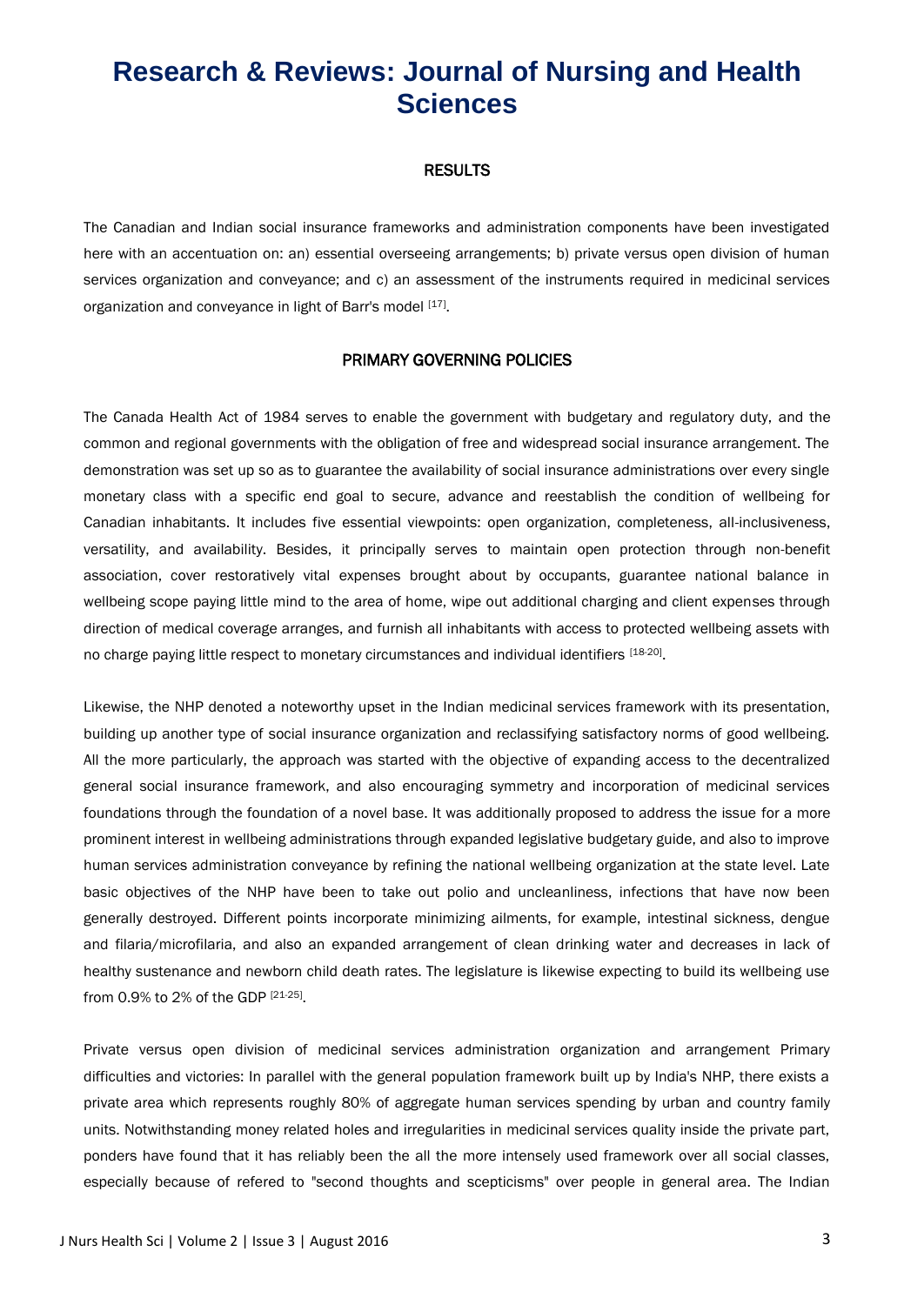private human services framework comprises of two essential types of administrations: composed and casual. The previous is portrayed by enlisted doctors and private doctor's facilities, while the last is to a great extent made out of healers and medicinal services suppliers without enrolled capabilities [26-30].

Inside the connection of an aggressive business sector, the quality and expense of India's private human services framework is affected by the proficiency and limit of working administrations. In that capacity, monetary and social elements have shaped medicinal services in India with critical impact on both the quality and budgetary availability of administrations. Despite the fact that the private human services part is seen as the more productive contrasting option to general medicinal services, quantitative studies have recognized that it bears an intense absence of doctor openness, with forty prepared doctors giving social insurance to 100,000 people in respect to Canada's proportion of 2.4 doctors/1,000 people in 2012. In addition, doctors working in the private human services framework are known not a more noteworthy number of medications and infusions than doctors in people in general area, and a higher occurrence of reported instances of pointless surgical mediations, for example, hysterectomies has been noted also. The test in the private segment lies in achieving the right harmony between administration streamlining, and cost to general society [31-35].

As 82% of private social insurance in India is essentially financed out-of-pocket, around 8% of family salary is spent on human services. Thinks about in the country locale of Karnataka recommend that those living in neediness (beneath the destitution line) tend to visit the doctor's facility in just 21% of every single reported rate, proposing an absence of human services availability for this partner. Those living in neediness have by and large been found to fund their human services through associations with pawnbrokers, moneylenders, and family emotionally supportive networks, abandoning them at a significantly higher danger of poor access to social insurance and general monetary precariousness. Interestingly, the Canadian medicinal services framework is freely subsidized by common and regional health care coverage arranges, and has been the subject of discourse and level headed discussion since its foundation. While the two-level wellbeing framework in India has been censured for the absence of openness of the same administrations to those living in destitution, the freely financed one-level arrangement of medicinal services in Canada has encountered inefficiencies relating to holding up times, deficiency of specialists, and irregularities relating to general human services conveyance scope [36-40].

Specifically, the Canadian general wellbeing framework confronts challenges in giving opportune access to administrations, for example, master counsels, family specialist visits, and surgery. In any case, the framework has its focal points too, especially concerning the nature of social insurance arrangement and the openness of administrations without segregation. Truth be told, in the 2005 Ipsos-Reid Health Report Card, 54% of the members in a review evaluated the medicinal services framework as an "A" for simple access to crisis offices, 62% thought the same for family specialist openness, and 65% shared this level of substance for stroll in center accessibility and availability [41-45].

Much like the Indian social insurance framework's progressions in wiping out polio and infection, the Canadian wellbeing framework has likewise exceeded expectations in the field of protection pharmaceutical, with an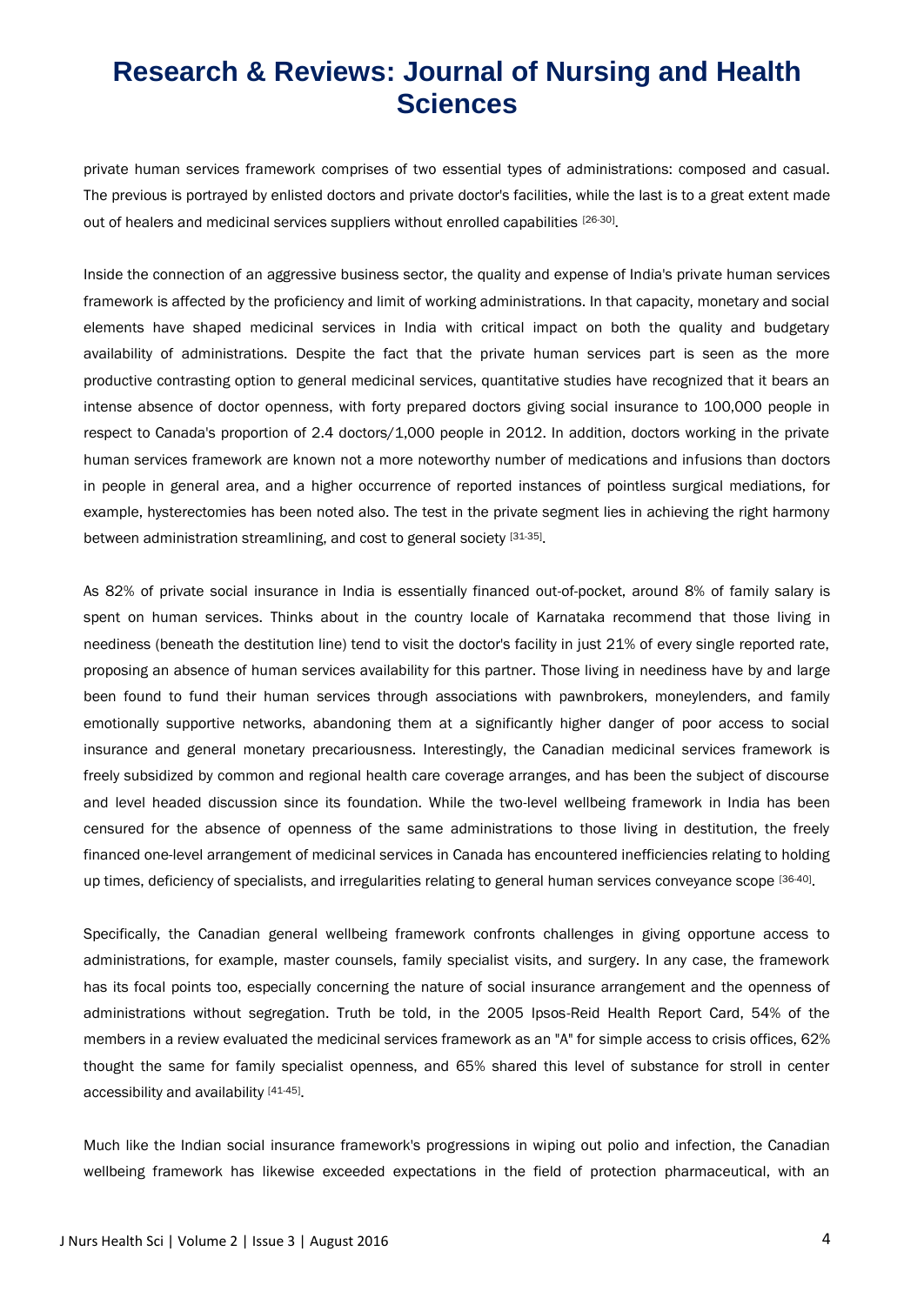extensive spotlight on sickness aversion. Moreover, few instances of unnecessary surgeries or organization of infusions have been reported to date. Barr's model: Canadian and Indian medicinal services framework investigations The differentiation between the Indian and Canadian social insurance frameworks is huge, with the two frameworks varying from each other in different regards. The accompanying examination of Barr's model has been directed on the premise of government level structures and benefits, and has generally prohibited administrations particular to regions or states/territories. This methodology has been taken to address diverse features of medicinal services organization, financing, and conveyance inside the setting of the two nations on the premise of the criteria delineated in the Methods segment of this study. Arrangement of data: Through the arrangement of data to patients and shoppers, the overall population can be educated with respect to accessible human services benefits and instructed on important wellbeing related issues, both of which may serve as controlling variables in patient decisionmaking [46-50].

The Canadian national government gives a few types of factual data, yet does not accentuate the arrangement of such data to patients and buyers, regardless of a few common and regional governments attempting endeavors towards doing as such. Wellbeing Canada is connected with instructive assets like Statistics Canada, Federal Health Partner's Secretariat and Canadian Institute for Health Information (CIHI), the Public Health Agency of Canada (PHAC), and the First Nations and Inuit Health Branch. It gives thorough data on nature of social insurance (i.e., Health Indicator reports), restorative consideration, and mortality and dismalness rates of different sicknesses. In any case, while this factual information permits one to track change and advance inside social insurance conveyance, it doesn't impact understanding decisions straightforwardly or particularly [47-50].

In India, the national government encourages data arrangement by means of various focuses and divisions under the Ministry of Health and Family Welfare. For instance, the service's Department of Health and Family Welfare gives a rundown of medicinal services administrations and locations the sicknesses it includes. In any case, while this rundown is available to people in general, it doesn't specifically direct patient basic leadership, advising patients just by and large with respect to projects and administrations that are open to them. The Central Bureau of Health Intelligence (CBHI), the national nodal association for wellbeing insight, is in charge of the readiness and appropriation of reports which contain measurements and discoveries on ranges, for example, all inclusive community based wellbeing data. While it gives data on human services administrations and general wellbeing patterns inside the nation, the CBHI does not appear to specifically direct patient basic leadership either, underscoring measurements however not tolerant training on medicinal services choices [51-55].

It is critical to consider the parts of the moderately low proficiency and human services looking for conduct rates all in all with this demographic, which are liable to impact both the methods and the extent to which governments can give data significant to patient basic leadership. The absence of capacity or activity to unveil data to the general population makes medicinal services markets awkward at working viably. It is apparent that the social insurance frameworks in India and Canada both need national-level associations or activities concentrated on patient and overall population instruction and mindfulness. Direction of conveyance and behavior of suppliers and back up plans: The control of social insurance includes the observing and control of human services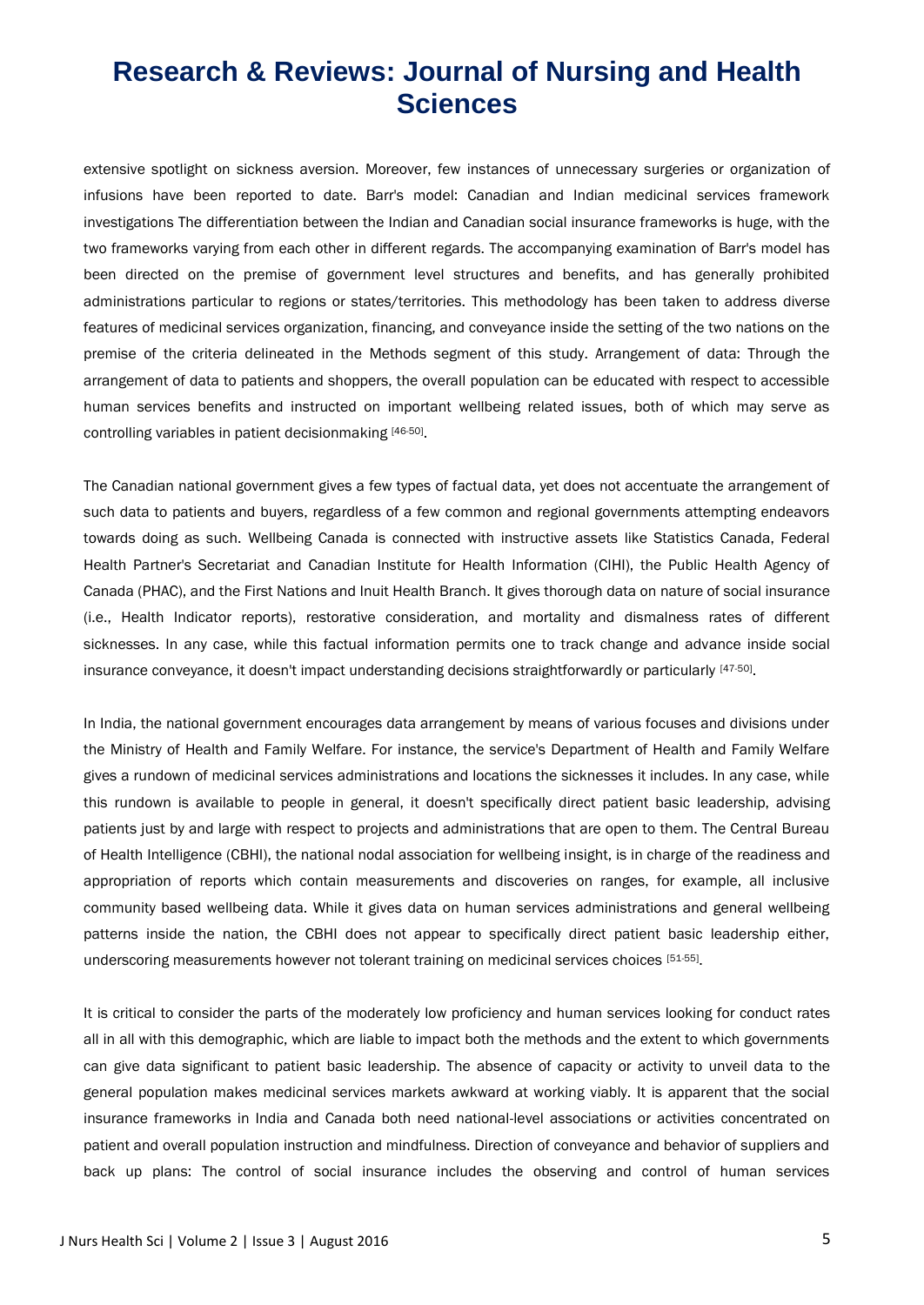administration conveyance particularly, and does not relate specifically to the financing or subsidizing parts of these administrations [56-60] .

The Canadian national government manages the conveyance of medicinal services administrations and the behavior of social insurance suppliers basically through the Canada Health Act. The central government is mindful, according to the Food and Drug Act, for wellbeing assurance and direction as far as securing the security of medications, sustenances, and therapeutic gadgets. What's more, under the British North America (BNA) Act, territories are given the obligation of human services control and compensation. An issue as far as elected direction and observing over common human services organization and conveyance is the absence of all inclusiveness in the meaning of "medicinally essential" administrations between regions, which is characterized by commonplace governments with correspondence to commonplace restorative and dental expert bodies. The test is to build up a more brought together arrangement of protected medicinal services administrations over every Canadian purview. A few reports help the Indian government in managing the conveyance of social insurance broadly [61-65].

The Indian Public Health Standards (IPHS) builds up the models that wellbeing focuses are required to stick to broadly. In spite of not constituting governing body and, in this manner, not committing focuses to meet the set models legitimately, these norms are intended to give an administrative rule. While the IPHS has been persuasive in the direction of openly financed group wellbeing focuses, the absence of lawful establishing has prompted these focuses being not well prepared and over-swarmed. Likewise, assembly, for example, the Indian Medical Council Act encourages the direction of moral lead governmentally, in both the private and open areas. Be that as it may, in spite of having lawful establishing, these directions need sound authorization at the state and government levels [38]. The absence of upkeep of norms for private medicinal administrations has additionally turned out to be risky for the Indian social insurance framework. This, alongside resistance from capable anterooms which keep the administration from adequately directing the private area, has prompted concerns, for example, the over-medicine of medications, suggestion of superfluous diagnosing and medications, and a general inability to give fitting data to patients [66-70].

It is clear that both the Indian and Canadian medicinal services frameworks have arrangements set up at the national level, keeping in mind the end goal to control the administrations which address the nations' social insurance needs. In any case, insufficiencies in the authorization of these approaches presently exist, restricting the extent of their effect. Exchanging of salary to residents: The exchange of wage to natives for social insurance buys is not set up as a noteworthy component inside the Canadian medicinal services framework. Be that as it may, substantial privately owned businesses some of the time offer wellbeing investment accounts, which permit people to sidestep charges on a specific segment of their monetary assets put aside and assigned for use on reasonable social insurance needs through the span of the year [71-75].

In India, while various projects are financed by the government (talked about in the accompanying segment), exchanging of salary to natives for human services buys does not appear to be an essential social insurance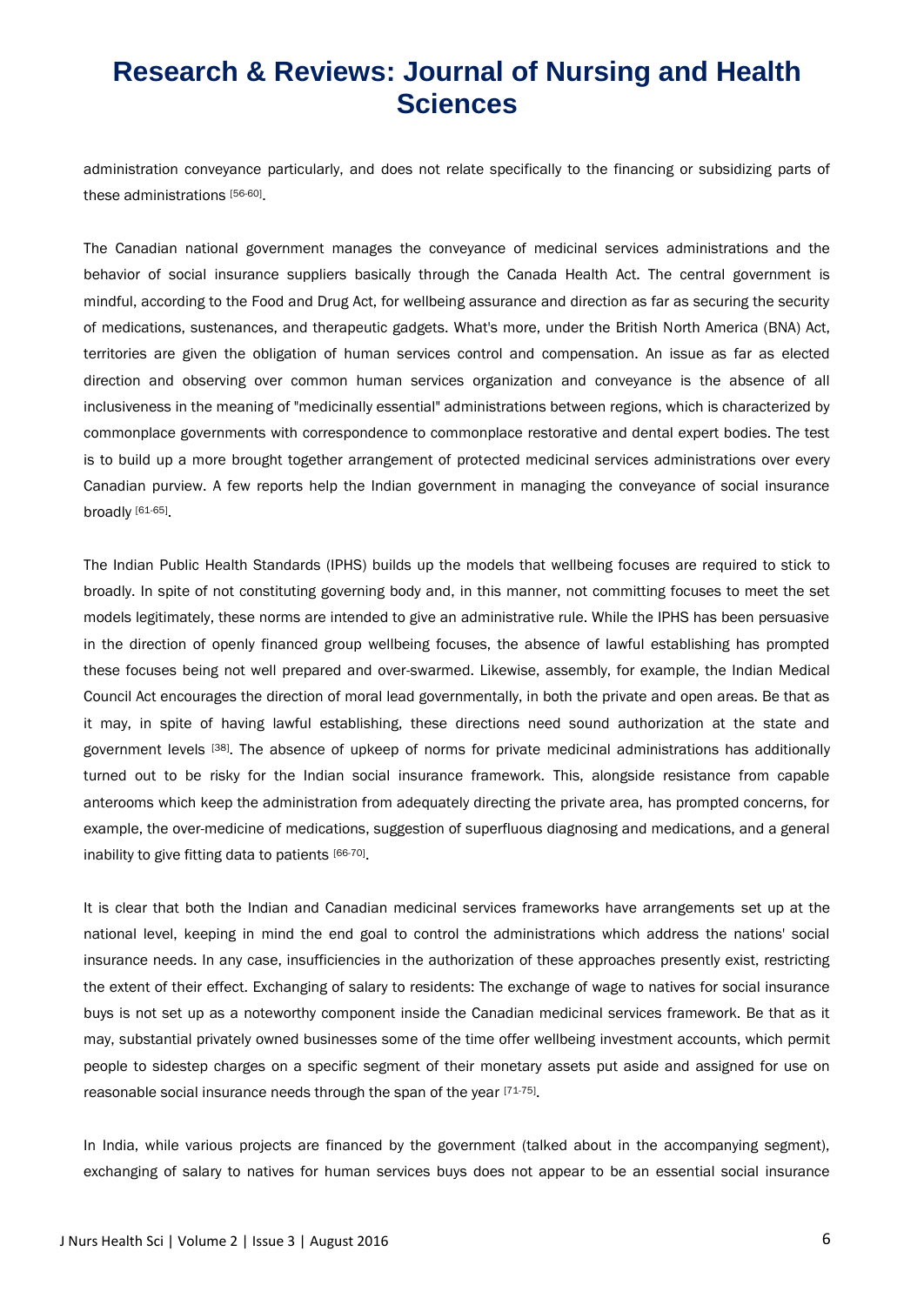procedure. Financing of medicinal services arrangement by means of open assets: Financing of social insurance in Canada happens prevalently as money and assessment point exchanges through the national government. Notwithstanding reserves pooled through general tax collection and medical coverage arranges, out of pocket installments and gifts for philanthropy associations constitute a prominent parkway of money related assets for social insurance arrangement. Money and duty exchanges are given governmentally to areas and regions to bolster medicinal services administrations through the Canada Health Transfer. Exchange installments depend on a mix of duty exchange and money commitments [76-80].

Balance installments are additionally paid to less prosperous regions and regions. Since the larger part of private medical coverage arrangements are supported by managers, unions, or expert associations, the security of those individuals who are not secured by occupation related health care coverage arrangements is a test that is yet to be tended to . General human services administrations in India are financed through tax assessment and national salary, both governmentally and at the state level [45]. Rashtriay Swasthaya Bima Yojna speaks to the administration financed government protection plan utilized to guarantee families living in destitution and diminish out-of-pocket medicinal costs, and this plan is reflected by state-level protection arranges. In overhauling the populace beneath the neediness line, which constitutes around 300 million people starting 2012, the plan has been noted as a model of how partner collaboration, the utilization of a plan of action, strengthening of recipients, adaptability and endeavors towards institutionalization can prompt an effective government program. Executed from 1997, the legislature based Jeevandai Arogya Yojna program has likewise been built up to monetarily bolster people underneath the destitution line with administrations, for example, treatment of genuine heart, renal and neural sicknesses [81-85].

As far as wellsprings of financing, while state government spending plans constituted more than 80% of the general population financing of the human services starting 2003, the Union government just constituted 12% and nearby governments just constituted 8%, catching an irregularity. At present, roughly 10% of the aggregate general wellbeing spending plan is remotely financed, as opposed to 1% before the Structural Adjustment advance from the World Bank and credits from different offices [38]. Private financing places an overwhelming weight on social insurance buyers, as it is fundamentally financed out-of-pocket, particularly for hospitalisations. Social or private protection plans constitute a minor part of private medicinal services financing in the Indian country [38]. General human services administration financing components are available in both nations through government and strategy based frameworks. A progressing challenge in the Indian medicinal services framework is diminishing out-of-pocket use, especially inside the private part, while extra scope for those without vocation based health care coverage arrangements is a region which remains generally unaddressed in Canada [86-90].

Generation and conveyance of human services benefits freely: The Canadian government does not organize the immediate assistance of medicinal services administration creation or conveyance openly. It just gives direct support of select gatherings, for example, First Nations, Inuit, Canadian Forces, Royal Canadian Mounted Police, veterans, government prison detainees, and displaced person petitioners. Administrations under the Canada Health Act and Medicare are basically commonly conveyed. Social insurance is by and large openly controlled yet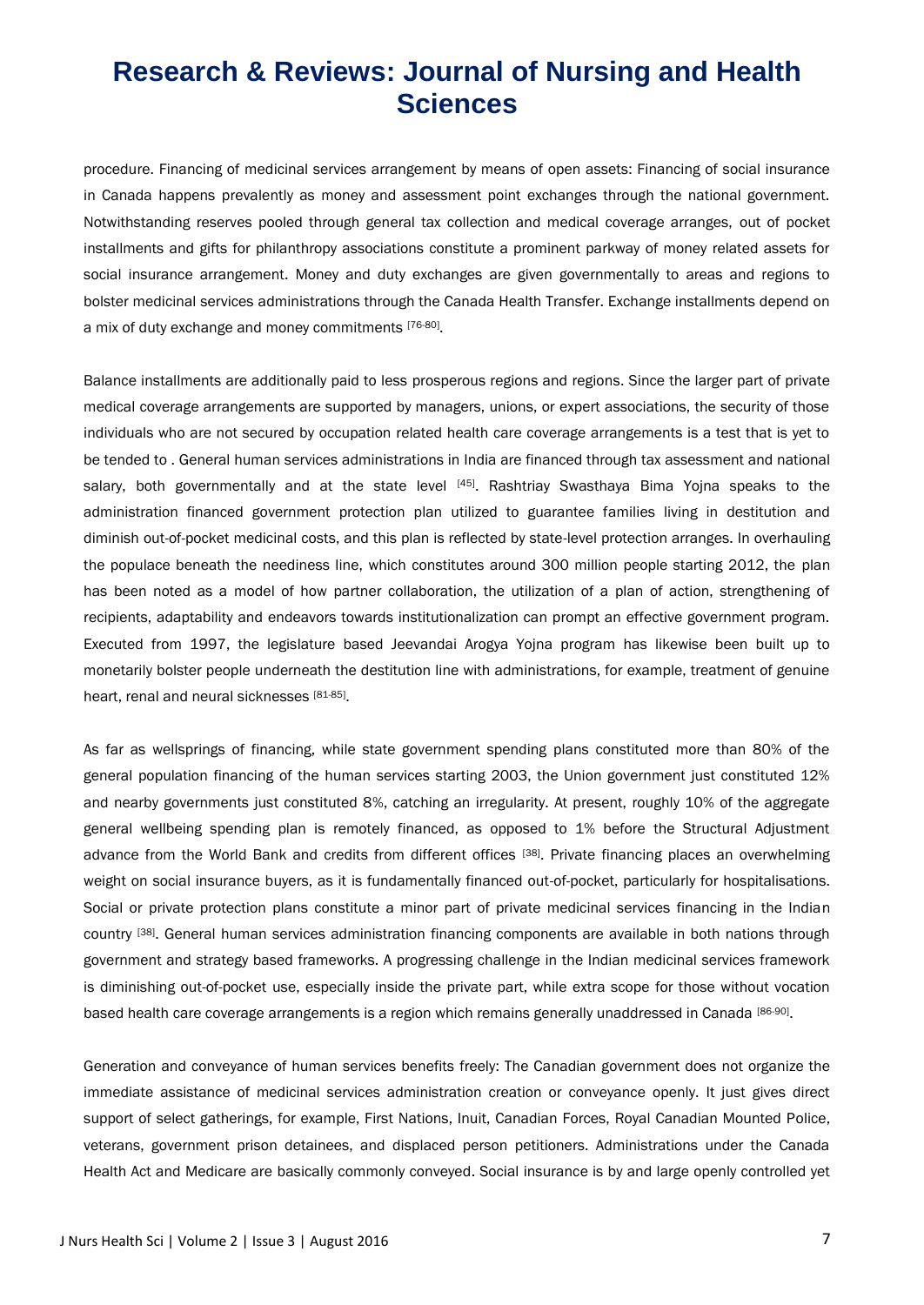depends on a model which advances doctor self-sufficiency from upper-level administrative bodies regarding the administrations they convey. Then again, the government of India places an overwhelming accentuation on general social insurance arrangement, while state-financed Primary Health Centers, Community Health Centers, and Urban Health Centers give general human services administrations on a sponsored out-ofpocket expense premise. The private part adds to the creation and conveyance of social insurance benefits essentially too, however puts a heavier money related weight on patients because of an absence of cost sponsorship [91-95].

Talk This audit reports a few discoveries: a) substantial contrasts exist between the one-level Canadian medicinal services framework and the two-level Indian human services framework, the previous essentially open in nature and confronting more difficulties as far as convenient access to mind, and the last being basically private in nature and confronting more difficulties as far as budgetary restrictions and administration availability; b) the NHP and the Canada Health Act assume critical parts in governmentally orchestrating social insurance for all inhabitants inside the purview; c) in spite of giving different types of measurable information, the representing bodies in the two nations don't pass on to the general population adequate therapeutic data that would guide tolerant basic leadership concerning social insurance choices; d) while both nations have approaches and proficient bodies set up for the control of reliable medicinal services inside their particular wards, the Canadian framework needs consistency crosswise over areas in characterizing the administrations that are considered "therapeutically fundamental", though the Indian framework needs legitimate establishing and execution; e) exchanging of salary straightforwardly to people is not a noteworthy systemic instrument in either human services framework; f) while the Indian social insurance framework includes more prominent out-of-pocket uses because of its overwhelmingly private nature notwithstanding a huge bit of populace being belowthe-destitution line, the Canadian medicinal services framework gives open protection scope to all occupants, however does not have any compensatory components set up for those without extra livelihood based health awareness protection; g) while medicinal services arrangement is prevalently common in Canada aside from administrations relating to uncommon associates, the Indian health awareness framework includes huge arrangement of administrations on an elected level [96].

At the point when making suggestions with respect to future activities and changes in both the Canadian and Indian social insurance frameworks, it is essential to consider the impact of demographic dispersion. As India's medicinal services framework must address the issues of a youthful demographic, inoculation projects are fundamental to maintain, though Canada must concentrate on an all the more long haul deterrent model of social insurance to benefit the maturing populace [97]. Quickly, a question and absence of confirmation exists towards general medicinal services in India, and an exertion must be made to commit expanded subsidizing towards enhancing general human services offices and administrations keeping in mind the end goal to address the openness and nature of open restorative consideration. From a restoratively situated viewpoint, concentrates further propose that the private division could enhance long haul availability and nature of human services by putting more in deterrent techniques and arrangements which support bound together national objectives including vaccination [98].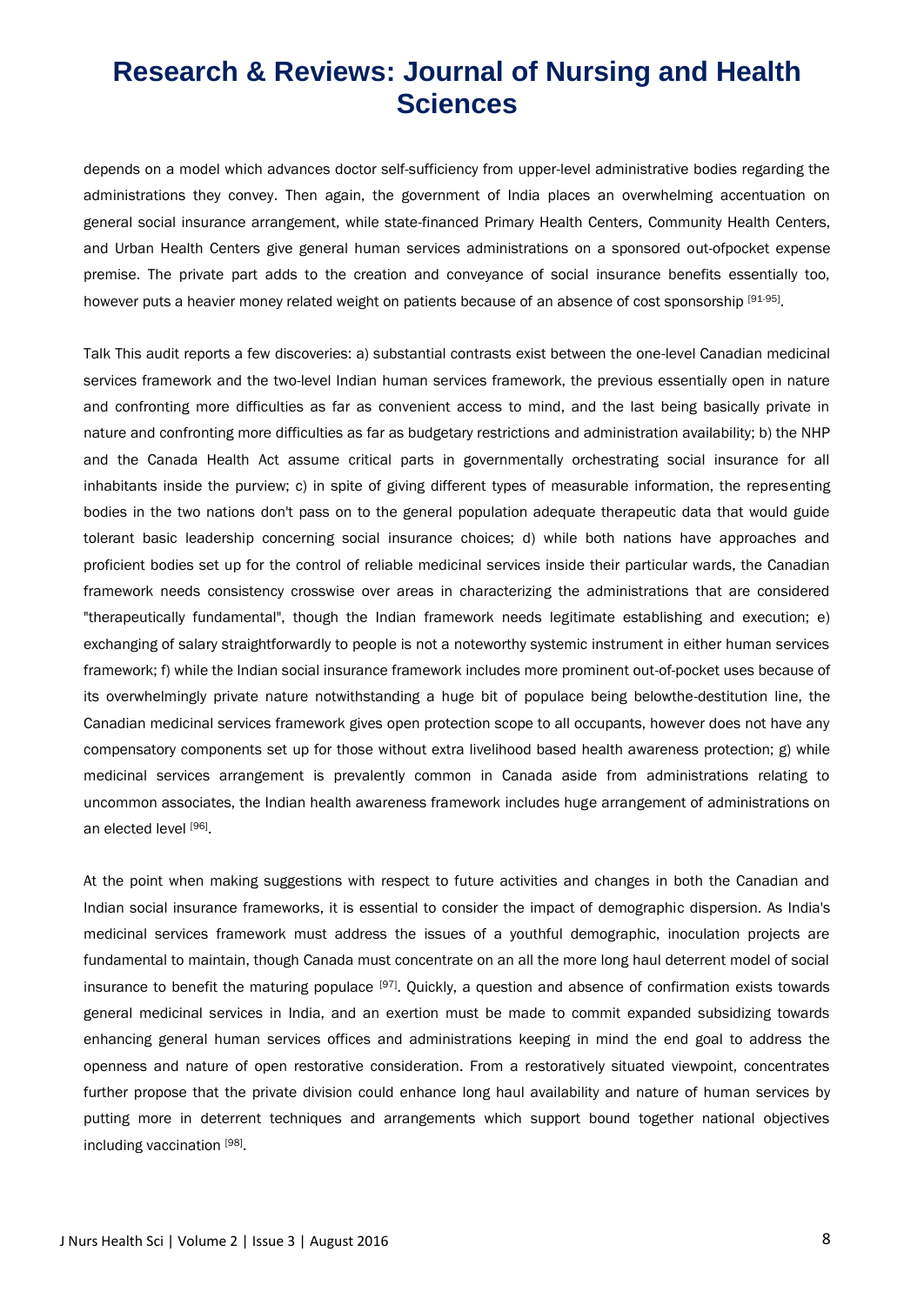These deterrent procedures can possibly enhance general social insurance while decreasing the general weight on the framework connected with the treatment of usually preventable ailments. To address the developing issues connected with private doctors recommending hazardous and pointless solutions that trade off the nature of social insurance benefits, the starting of a national mindfulness preparing program for both doctors and patients in regards to medicinal methods and medication remedies has been proposed in the past [15]. At last, writing likewise recommends that key approaches be acquainted with enhance the quality and availability of the private wellbeing segment, including however not restricted to authorizing arrangements that control the offers of pointless medications, and that bolster government-sponsored medical coverage [99].

The High-Level Expert Group on Universal Health Coverage, composed by the Planning Commission of India in October 2010, speaks to a noteworthy stride in the course towards fair medicinal services access for India. With particular suggestions in six basic territories – Health Financing and Financial Protection, Health Service Norms, Human Resources for Health (HRH), Community Participation and Citizen Engagement, Access to Medicines, Vaccines and Technology, and Management and Institutional Reforms – the gathering has distinguished the components important to fortify the limit of the social insurance framework, and will depend vigorously on sufficient HR and joint effort with at present existing advisory groups, for example, the Village Health Committees and Health and Sanitation Committees to guarantee the achievement of its objectives [53]. The Government of India's Twelfth Five-Year Plan speaks to another move towards comprehensive development with thought to vocation and work, demographics, agribusiness, wellbeing and instruction, among different components. Especially as to wellbeing, the Plan has concentrated on extra asset designation to address newborn child and maternal death rates, institutional conveyance, full vaccination, provincial water access and country sanitation, and in addition expanded open use and aggregate social insurance consumption and an expanded spotlight on instruction and preparing of medicinal services experts [100].

In Canada, the senior populace made up 14.4% of the aggregate Canadian populace starting 2011 [55], showing that a movement towards the group based model of human services including a littler spotlight on doctor's facilities and regulated fleeting medicinal services would be helpful. The assignment of more assets towards long haul offices over fleeting consideration establishments will cook all the more nearly to the necessities of the maturing populace. Moreover, long holding up times and doctor's facility stays are every now and again experienced by Canadians [56] and a bigger speculation into scope of home consideration administrations would be useful. This would permit numerous administrations that are typically given in healing facilities, to be given in outpatient settings rather, in this manner serving to expand doctor's facility space and all the more adequately address understanding needs [101].

Enhancing asset accessibility will guarantee that people can address human services needs in an auspicious way. This would be especially gainful to provincial and Aboriginal people group, where huge deficiencies exist in medicinal services availability because of a low doctor to patient proportion. Moreover, the creators suggest a formalized type of data arrangement to be set up, for example, an online database applicable to patient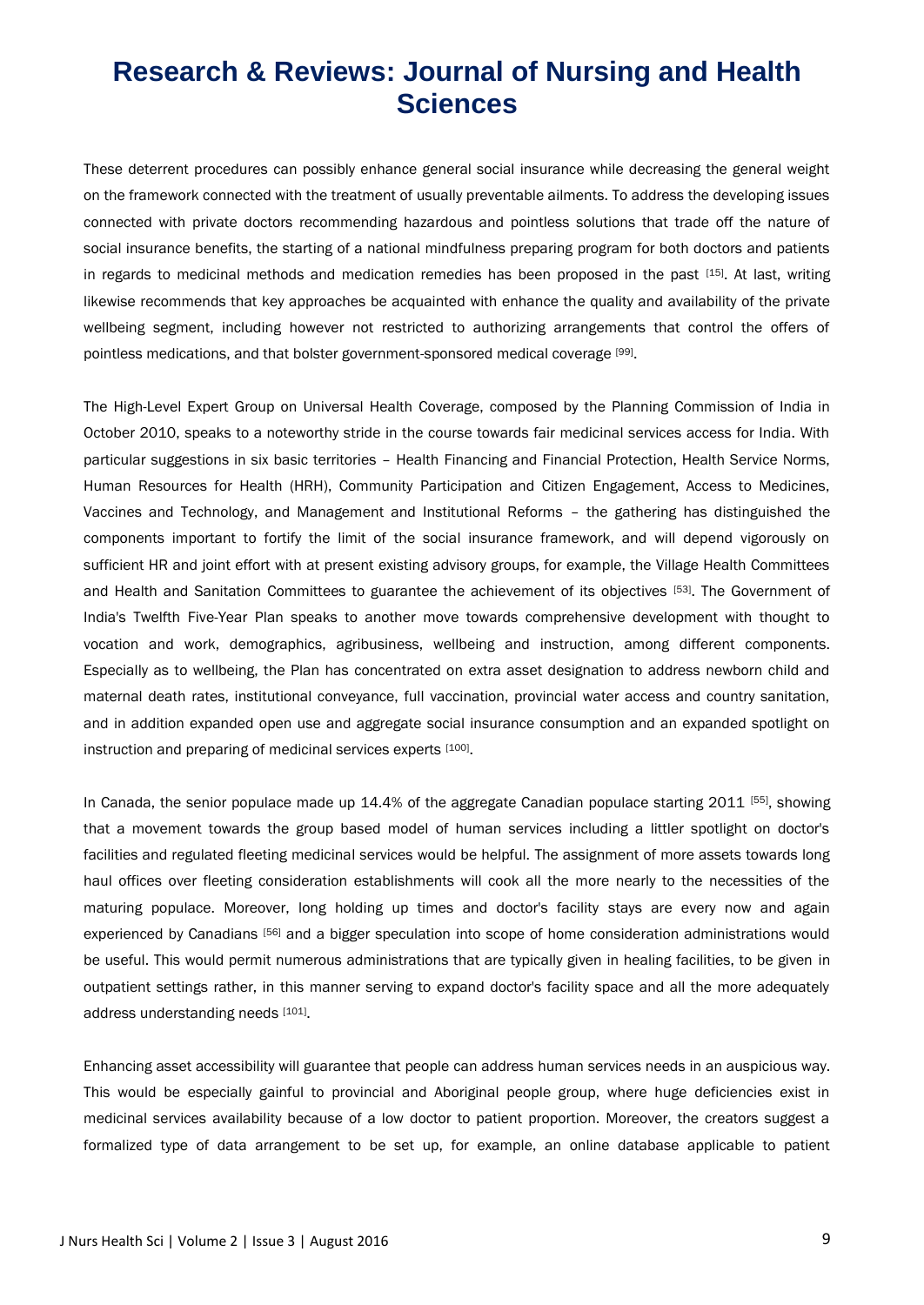instruction and basic leadership open to all Canadians, as a preparatory stride to furnishing people in general with sufficient data [6].

This audit unites a moderately dissimilar assortment of writing on the medicinal services frameworks of India and Canada, drawing data from various sources and a few mediums to give a definite diagram of essential strategies and systems. Concentrating on both wellbeing strategy and government human services organization, it evaluates and thinks about traits of the two frameworks. This is one of the principal studies to complete such an examination inside Barr's system, a five-section model concentrated on human services training, direction, financing, and conveyance. The ideas talked about and strategies connected here are generally material to investigation of the medicinal services administration systems of different nations too, opening roads for future investigation [20].

This remarkable and organized methodology has guaranteed the gathering of data applicable to a few parts of social insurance, and the improvement of a balanced examination which incorporates these distinctive zones. This study holds a few restrictions, especially pertinent to philosophy. The unsystematic way of this audit and the absence of a complete inquiry procedure, screening, and extraction procedure may confine the thoroughness of the investigation directed. While the proposals proposed are confirmation based, a more precise methodology would help with giving all the more balanced and mind boggling recommendations significant to the two frameworks. Besides, an incorporated investigation of the part of wellbeing arrangement in forming instruments connected with the five parts of Barr's model between both nations would take into consideration a more all encompassing examination; autonomous appraisal of the noticeable approaches and the five parts of Barr's model as led here may bring about impediments in the extent of the discoveries and surmisings talked about [35].

#### **CONCLUSION**

With noticeably vast contrasts in the parities of the two human services frameworks, diverse managing national strategies, and contrasts in the medicinal services challenges confronted by both nations, the social insurance frameworks of India and Canada present novel needs. Home to developing and evolving populaces, both India and Canada will without a doubt experience challenges in organizing the obliged conformity to their individual medicinal services benefits that should be made. As India battles with upgrading medicinal services benefits and expanding trust in general society division, Canada's costly framework moreover battles with tending to concerns in regards to solidness and addressing the necessities of its maturing populace [100].

Be that as it may, the social insurance development can't start with the administration alone: there is more prominent potential for development with the proceeded with positive backing and push of the general population. In this age, the especially far reaching accessibility and utilization of the Internet may assume a part in bringing open mindfulness up sooner rather than later, and this technique for correspondence is vital towards motivating the extensive scale human services development that will help the headway of restorative consideration in India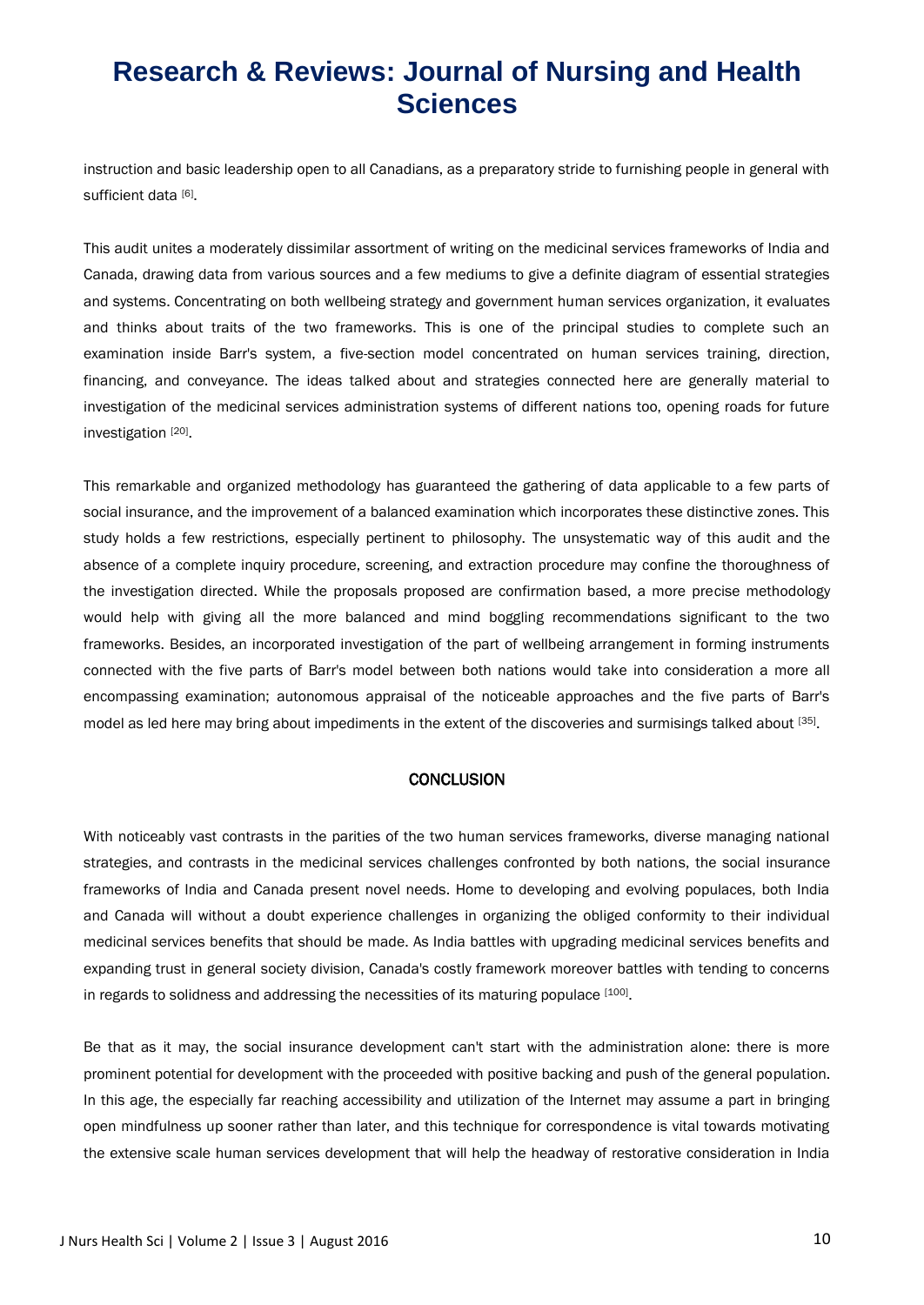and Canada. Affirmation we might want to express gratitude toward Dr. Harpreet Gill for audit, altering and correction of the composition [101].

#### **REFERENCES**

- 1. Maiti R, et al. Nutrient profile of native woody species and medicinal plants in northeastern Mexico: A synthesis. J Bioprocess Biotech. 2016;6:283.
- 2. Jerezano AV, et al. Some traditional medicinal plants of north region from Puebla, Mexico: Uses and potential pharmacological activity of *Rumex* spp. Nat Prod Chem Res. 2016;4:223
- 3. Getasetegn M and Tefera Y. Biological activities and valuable compounds from five medicinal plants. Nat Prod Chem Res. 2016;4:220.
- 4. Gupta A, et al. Extraction of proteases from medicinal plants and their potential as anti-viral targets. J Biotechnol Biomater. 2016:6:228.
- 5. Tiwari SK, et al. Standardization of clonal macropropagation protocol of *Dillenia pentagyna Roxb* an important and endangered medicinal tree species through stem branch cuttings. J Biotechnol Biomater. 2016;6:222.
- 6. Norkulova K, et al. Research on aerodynamics separator for medicinal plants. J Food Process Technol. 2016;7:586.
- 7. De Lima DP. Pharmacokinetics evaluation is a powerful tool for medicinal chemistry. J Pharmacokinet Exp Ther. 2016.
- 8. Alothyqi N, et al. *In Vitro* antibacterial activity of four saudi medicinal plants. J Microb Biochem Technol. 2016;8:083-089.
- 9. Goswami P, et al. Chemical constituents of floral volatiles of *Plumeria rubra* l. from India. Med Aromat Plants. 2016;S3-005.
- 10. Kumar M (2016) Rural communities on ethno medicinal plants, uses and their conservation. Med Aromat Plants. 2016;S3-e003.
- 11. Opinde HR, et al. Antimicrobial evaluation of crude methanolic leaf extracts from selected medicinal plants against *Escherichia coli*. J Bacteriol Parasitol. 2016;7:272.
- 12. Tiwari SS. Medicinal plants-perspectives and needs. J Pharmacogn Nat Prod. 2016;2:2.
- 13. Sathelly K, et al. Establishment of efficient regeneration system from leaf discs in long pepper an important medicinal plant (*Piper longum L*.). Med Aromat Plants. 2016;5:248.
- 14. Patel DK. Medicinal and aromatic plants: Role in human society. Med Aromat Plants. 2016;5:E175.
- 15. Bouyahya A, et al. Determination of phenol content and antibacterial activity of five medicinal plants ethanolic extracts from north-west of Morocco. J Plant Pathol Microbiol. 2016;7:342.
- 16. Ganaie HA, et al. GC-MS Analysis and evaluation of mutagenic and antimutagenic activity of ethyl acetate extract of *Ajuga bracteosa* wall ex. benth: An endemic medicinal plant of Kashmir Himalaya, India. J Clin Toxicol. 2016;6:288.
- 17. Petropoulos AS. Wild edible medicinal plants of the Mediterranean basin. Med Aromat Plants. 2016;5:E173.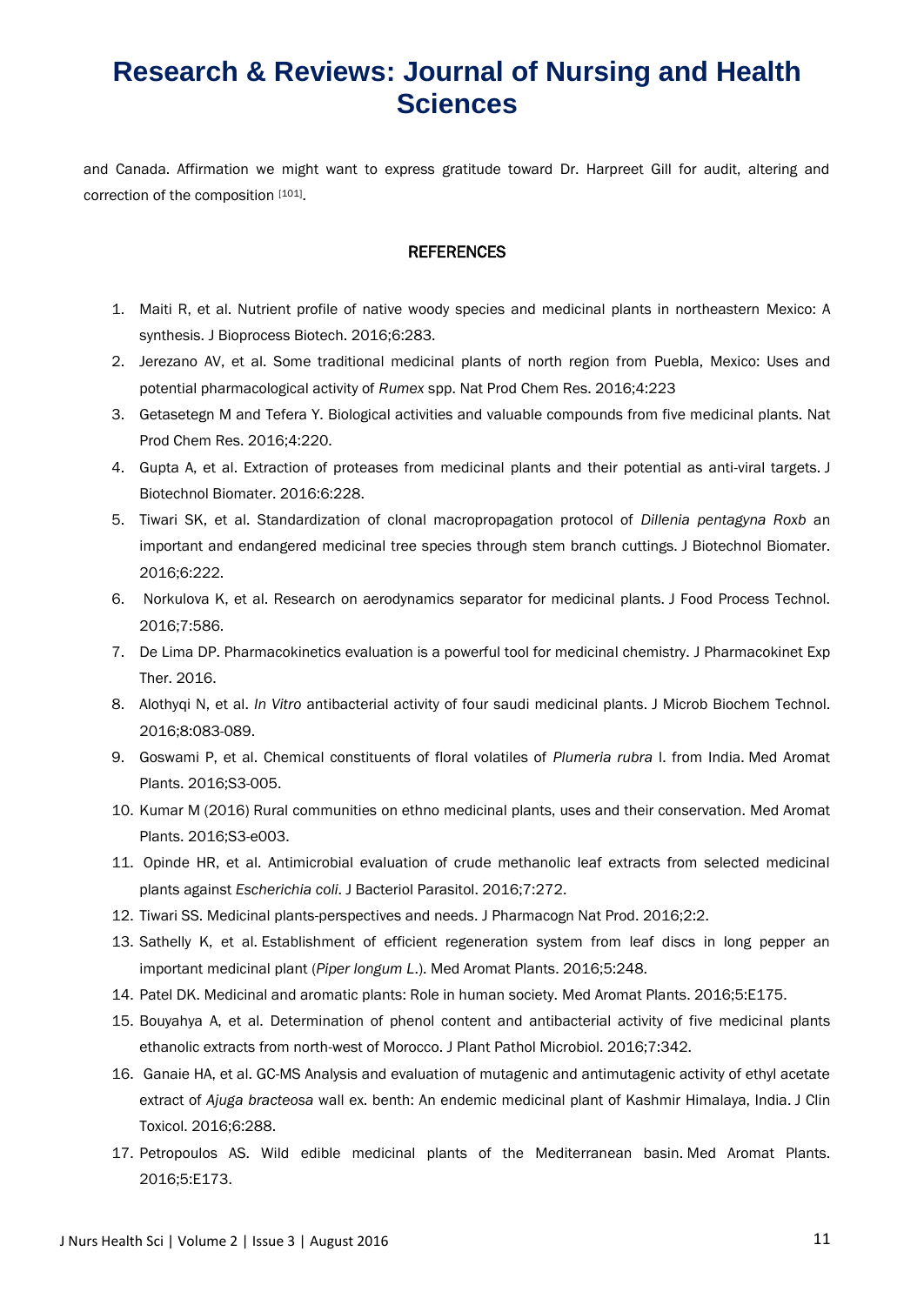- 18. Abugri DA, et al. Fatty acid profiling in selected cultivated edible and wild medicinal mushrooms in southern United States. J Exp Food Chem. 2016;2:108.
- 19. Rachuonyo HO, et al. Combined effect of crude leaf extracts of selected medicinal plants against selected enteric bacterial pathogens and *Candida albicans*. J Antimicro. 2015;2:110.
- 20. Ratnamala S, et al. Outlooks on medicinal properties of eugenol and its synthetic derivatives. Nat Prod Chem Res. 2016;4:212.
- 21. Khojasteh SMB, et al. A Review on medicinal plants used for improvement of spermatogenesis. Biol Med (Aligarh). 2016;8:292.
- 22. Tiwari R. Standardization of an efficient protocol for sterilization and media for direct shoot regeneration from nodal segments of medicinal herb *Piper longum Linn*. J Plant Biochem Physiol. 2016;4:1.
- 23. Rachuonyo HO, et al. Antimicrobial potency of methanolic leaf extracts from selected medicinal plants against *Staphylococcus aureus.* J Med Microb Diagn. 2016;5:219.
- 24. Sohel MDD, et al. Ethnomedicinal studies of Lalmohan Thana in Bhola District, Bangladesh. Altern Integr Med. 2016;1:210.
- 25. Tsabang N, et al. Comparative study of epidemiological and anthropological aspects of diabetes and hypertension in Cameroon. Forest Res. 2016;5:165.
- 26. Reang I, et al. Ethnoveterinary applications of medicinal plants by traditional herbal healers in reang tribeo south district Tripura, India. Med Aromat Plants. 2016;5:234.
- 27. Nyamai DW, et al. Medicinally important phytochemicals: An untapped research avenue. Pharmacognosy and phytochemistry. 2016.
- 28. Abeshu MA and Geleta B. Medicinal uses of honey. Biol Med (Aligarh). 2015;8:276.
- 29. Arika WM, et al. Mineral elements content of selected Kenyan antidiabetic medicinal plants. Adv tech Biol Med. 2016;3:160.
- 30. Baba SA. Traditional use of medicinal plants in Kashmir: A review. Res J Biol. 2015;3:146.
- 31. Varol M. The importance of metal-based drugs in medicinal inorganic chemistry to improve life quality of patients. J App Pharm. 2016;8:e107.
- 32. Sahoo BM. Microwave assisted drug synthesis (MADS): A green technology in medicinal chemistry. J App Pharm. 2016;8:e106.
- 33. Xu L, et al. Antimicrobial activity and identification of actinomycete strains from a folk medicinal soil in China. Appli Micro Open Access. 2015.
- 34. Raghav N. Curcumin: A magnificent therapeutic molecule from traditional medicinal system. Biochem Anal Biochem. 2015;4:e160.
- 35. Mallikarjuna MRE and Ganga V. What is the best interventional technique for lower extremity arterial disease? J Health Med Inform. 2016.
- 36. Jose LT. Teaching tools for the mentor "trainer" of professionals working in primary health care improving and growing with every challenge. J Pat Care. 2016;2:116.
- 37. Jiao F and Yu W. Current situation of children s health and health care in China. Neonat Pediatr Med. 2016.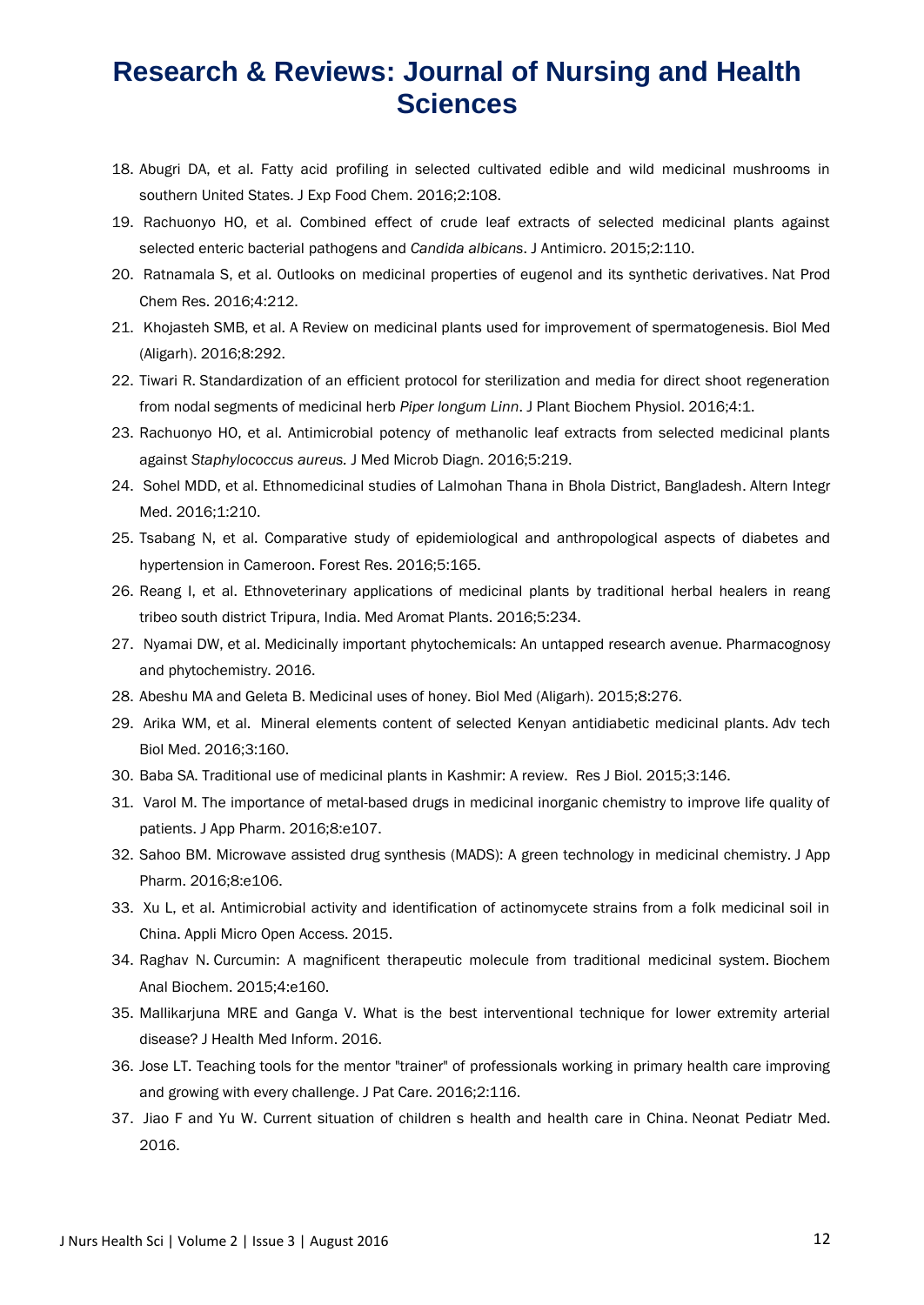- 38. Al-Mulla MR. Wearable devices for improved health care systems based on biomedical technology. Automat Control Physiol State Func. 2016.
- 39. Al-Alfi N. Palliative care: UAE perspective. J Palliat Care Med. 2016.
- 40. Johnson R. Culturally responsive family therapy with post-risk assessment juvenile fire setting and bomb making: A forensic psychology paradigm. J Psychol Psychother. 2016;6:270.
- 41. Gowder SJT. Critical analysis of health care research in India. J Socialomics. 2016;5:175.
- 42. Holmes D. Nurses' involvement in HIV policy formulation in Nigerian health care system. J AIDS Clin Res. 2016;7:589.
- 43. Zhang D, et al. Chylothorax secondary to spontaneous rupture of the *Cisterna chyli* treated with lymphangiography. J Pulm Respir Med. 2016;6:355.
- 44. BergmannT, et al. Zoning as a human rights violation: Is zoning associated with increased health-risk and health care disparity? Primary Health Care. 2016;6:226.
- 45. Gowder S. Health care products safety measures. Med Safe Glo Heal. 2016;5:e161.
- 46. Hines TA, et al. Certified electronic health records and quality of health care in type ii diabetes mellitus patients. J Health Med Inform. 2016.
- 47. Low MD and Low BJ. Cost of Health care, economic growth and educational outcomes in us schools. Health Econ Outcome Res. 2016;2:e104.
- 48. Burnett AL. Eradicating health care disparities in the surgical management of prostate cancer. JPS. 2016;1:106.
- 49. Meng F. Bakers yeast beta-glucan decreases episodes of common childhood illness in 1 to 4 year old children during cold season in China. J Nutr Food Sci. 2016;6:519.
- 50. Apuzzo D and Ferrazza P. Case reports 0n patients with migraine responding to ozone therapy. J Pain Relief. 2016;5:252.
- 51. Luisetto M. An Useful instrument in future health care systems. J Pharma Care Health Sys. 2016;3:e140.
- 52. Agarwal A, et al. Indian versus Canadian health care systems and policy: A review based on barr's model of health care governance. Health Care: Current Reviews. 2013;1:103.
- 53. Bergallo HG, et al. Bridging natural and social sciences: A framework for identify strategies and actions for the conservation of biodiversity. J Ecosyst Ecogr. 2016;6:192.
- 54. Adcock M and Beyleveld D. Morality in intellectual property law: A concept-theoretic framework. Intel Prop Rights. 2016;154.
- 55. Chapa G. A Theoretical framework for understanding cancer treatment and outcomes. Anat Physiol. 2016;4:227.
- 56. Shahriar SMK. A framework for mitigating respiratory diseases in underground coal mining by emphasizing on precautionary measures. Occup Med Health Aff. 2016;4:239.
- 57. Chadha P. Discuss the banking regulatory and market framework in Kuwait using SWOT analysis. Arab J Bus Manage Rev. 2016;S1:001.
- 58. Tiance AN and Zhang L. Versatile flexible azolate-based metal-organic frameworks possessing different bridging ligands. Material Science. 2016.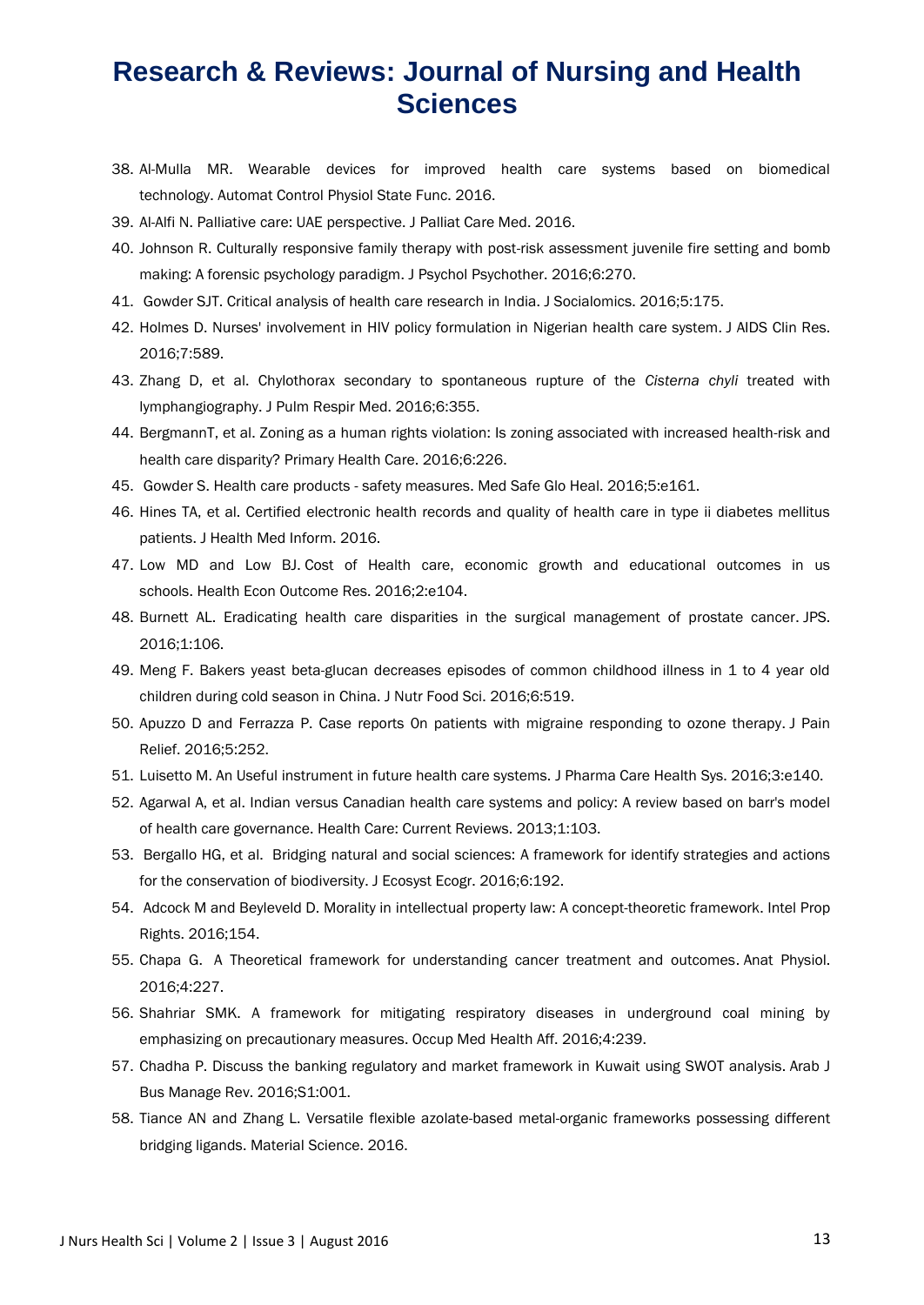- 59. Briot P, et al. Applying a European key component framework to compare and contrast cross-country case studies in health and wellness of a population. Int J Pub Health Safe. 2016;1:105.
- 60. Michael D and Gee MC. Contemporary formulation-based assessment and treatment: A framework for clinical discourse. J Psychol Psychother. 2016;6:259.
- 61. Mahmoodian N and Haddadnia J. A framework of photo acoustic imaging for ovarian cancer detection by galvo-mirror system. J Bioengineer & Biomedical Sci. 2016;6:184.
- 62. Restifo S. Personality mapping: A conceptual framework for surveying personality based on the psychological domains of temperament, attachment, world view, mood pattern and coping style. J Psychiatry. 2016.
- 63. Gonzalez-Melado FJ, et al. Family centered bioethics: A new bioethical framework for decision-making in neonatal and pediatric units. J Clin Res Bioeth. 2016;7:263.
- 64. Dunsol GO, et al. Frameworks for the emergency and quasi-emergency use of unlisted health technologies in South Korea. RRJMHS. 2016.
- 65. Jiwon Yang, et al. Frameworks for hospital-based health technology assessment to resolve financial issues in South Korea. RRJMHS. 2016.
- 66. Ghalwash AZ, et al. Energy-aware and adaptive cross layer framework for video transmission over wireless sensor networks. Sensor Netw Data Commun. 2016.
- 67. Maswadeh and Sanaa N. Recognition and measurement obstacles of the conceptual framework of financial accounting underlying e-commerce business. J Internet Bank Commer.2015;21:148.
- 68. Agelin-chaab M, et al. Application framework for aero-based design optimization of passenger cars using NURBS. J Appl Mech Eng. 2015;4:188.
- 69. Haddouk L. Presence in telepsychotherapy. Towards a video-interview framework. Int J Emerg Ment Health. 2015;17:296.
- 70. Topcu P. Supporting women in rural areas within the framework of policies and programs in turkey. JEES. 2015.
- 71. Chen Y, et al. Improvement of bond strength between zirconia framework and veneering porcelain. Dentistry. 2016;6:352.
- 72. Pahi MH, et al. The Unresolved dilemma of leadership-commitment relationship: A proposed framework. Bus Eco J. 2015;7:196.
- 73. David SN, et al. Synthesis, morphology and lead ion adsorption properties of metal organic frameworks of copper and cobalt. Chem Sci J. 2015;6:113.
- 74. Pande S and Bagler. A data and informatics driven drug discovery framework to bridge traditional and modern medicine. Adv Tech Biol Med. 2015;3:141.
- 75. Vemuri RS, et al. An overview of detection and neutralization of chemical warfare agents using metal organic frameworks. J Bioterror Biodef. 2015;6:137.
- 76. De Mattos BS. Conceptual optimal design of environmentally friendly airliners: A review of available methodologies and their integration into a consistent framework for everyday use. Sensor Netw Data Commun. 2015.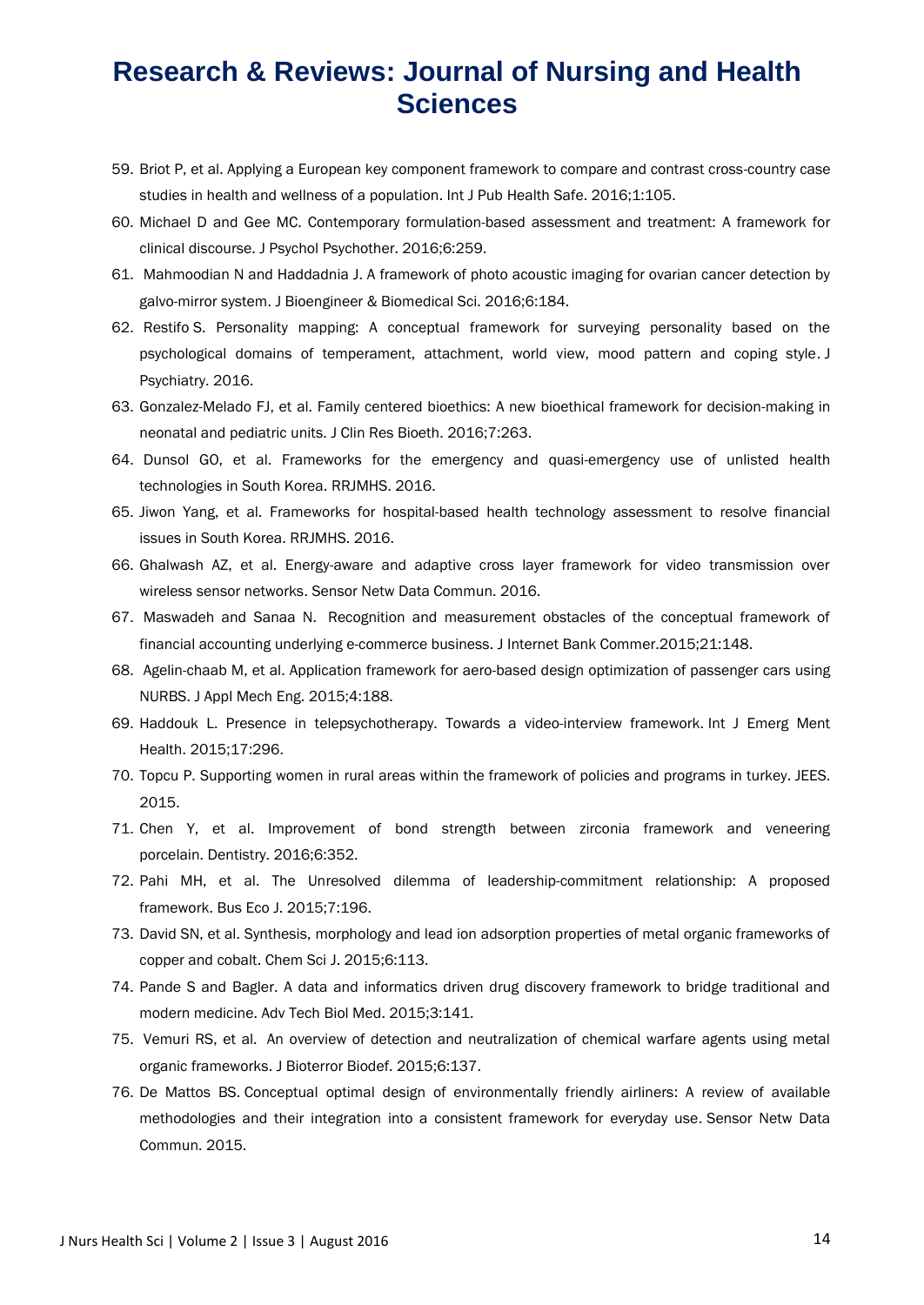- 77. Wang Y, et al. Synthesis and characterization of a new cadmium framework based on 2,5-dimethyl-1,3,4 thiodiazole and dicyanamide anion. Journal of Chemistry. 2015.
- 78. Dhakal S, et al. Improving maternal health in the Volta region of Ghana: Development action plan from a baseline assessment using 5 as framework. Primary Health Care. 2015;5:202.
- 79. Roy K. A Model strategic framework for prioritization and development of inland water bodies under fisheries and aquaculture. Fish Aquac J. 2015;6:140.
- 80. Burke-Aaronson A. Using allostatic load as a framework for neonatal research and practice. JNHS. 2015.
- 81. Nascimento MTL, et al. Endocrine disruptors in estuarine environments: We still need a simple and costeffective framework for environmental monitoring. J Marine Sci Res Dev. 2015;5:e136.
- 82. Elsebakhi E, et al. Novel incremental ranking framework for biomedical data analytics and dimensionality reduction: Big data challenges and opportunities. J Comput Sci Syst Biol. 2015;8:203-214.
- 83. Yasue H, et al. Localization and mechanism of secretion of B-type natriuretic peptide in comparison with those of A-type natriuretic peptide in normal subjects and patients with heart failure. Circulation. 1994;90:195-203.
- 84. Houben AJ, et al. Vascular and renal actions of brain natriuretic peptide in man: Physiology and pharmacology. Fundam Clin Pharmacol. 2005;19:411-419.
- 85. Steiner J. Guglin M: BNP or NTproBNP? A clinician's perspective. Int J Cardiol. 2008;129:5-14.
- 86. Clerico A, et al. Clinical relevance of biological variation: The lesson of brain natriuretic peptide (BNP) and NT-proBNP assay. Clin Chem Lab Med. 2006;44:366-378.
- 87. Masson S, et al. On behalf of the val-heft Investigators. Direct comparison of B-type natriuretic peptide (BNP) and amino-terminal proBNP in a larger population of patients with chronic and symptomatic heart failure: The valsartan heart failure data. Clin Chem. 2006;52:1528-1538.
- 88. Daniels LB and Maisel AS. Natriuretic peptides. J Am Coll Cardiol. 2007;50:2357-2368.
- 89. Provenchère S, et al. Plasma brain natriuretic peptide and cardiac troponin I concentrations after adult cardiac surgery: Association with postoperative cardiac dysfunction and year mortality. Crit Care Med. 2006;34:995-1000.
- 90. Raymond I, et al. The influence of age, sex and other variables on the plasma level of N- terminal pro brain natriuretic peptide in a large sample of the general population. Heart. 2003;89:745-751.
- 91. Rossi A, et al. Natriuretic peptide levels in atrial fibrillation. J Am Coll Cardiol. 2000;35:1256-1262.
- 92. Avidan MS, et al. Changes in brain natriuretic peptide concentrations following open cardiac surgery with cardioplegic cardiac arrest. Clin Chim Acta. 2001;303:127-132.
- 93. Morimoto K, et al. Perioperative changes in plasma brain natriuretic peptide concentrations in patients undergoing cardiac surgery. Surg Today. 1998;28:23-29.
- 94. Nozohoor S, et al. B-type natriuretic peptide as a predictor of postoperative heart failure after aortic valve replacement. J Cardiothorac Vasc Anesth. 2009;23:161-165.
- 95. Attaran S, et al. Brain natriuretic peptide a predictive marker in cardiac surgery. Interact CardioVasc Thorac Surg. 2009;9:662-666.
- 96. Hutfless R, et al. Utility of B-type natriuretic peptide in predicting postoperative complications and outcomes in patients undergoing heart surgery. J Am Coll Cardiol. 2004;43:1873-1879.